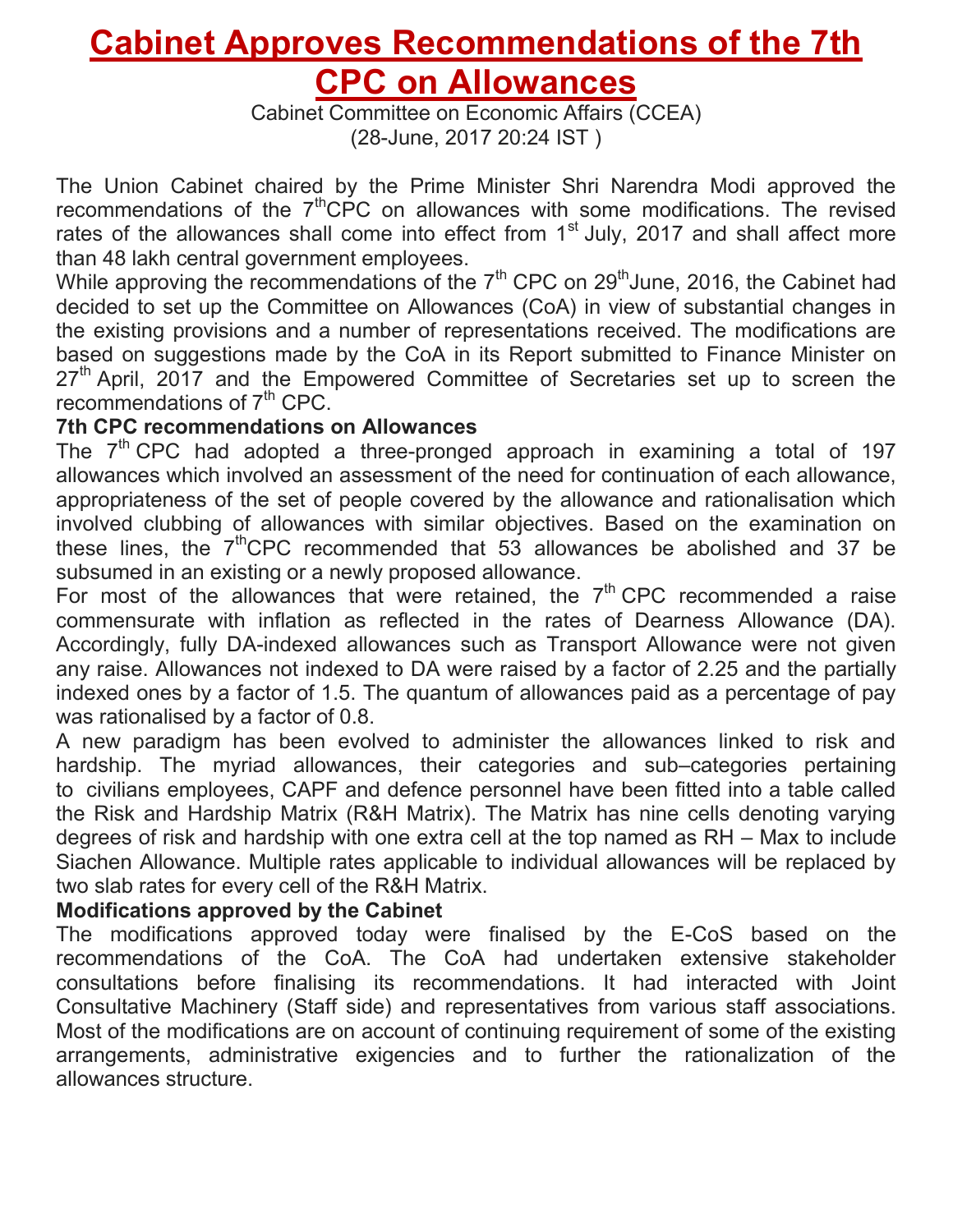## **Financial Implications**

The modifications approved by the Government in the recommendations of the 7th CPC on allowances will lead to a modest increase of ₹1448.23 crore per annum over the projections made by the 7th CPC. The 7th CPC, in its Report, had projected the additional financial implication on allowances at ₹29,300 crore per annum. The combined additional financial implication on account of the 7th CPC recommendations along with the modifications approved by the Cabinet is estimated at ₹30748.23 crore per annum. **Highlights of Cabinet approval on Allowances**

## 1. **Number of allowances recommended to be abolished and subsumed:**

Government has decided not to abolish 12 of the 53 allowances which were recommended to be abolished by the 7th CPC. The decision to retain these allowances has been taken keeping in view the specific functional requirements of Railways, Posts and Scientific Departments such as Space and Atomic Energy. It has also been decided that 3 of the 37 allowances recommended to be subsumed by the 7th CPC will continue as separate identities. This has been done on account of the unique nature of these allowances. The rates of these allowances have also been enhanced as per the formula adopted by the 7th CPC. **This will benefit over one lakh employees belonging to specific categories in Railways, Posts, Defence and Scientific Departments.**

## 2. **House Rent Allowance**

HRA is currently paid @ 30% for X (population of 50 lakh & above), 20% for Y (5 to 50 lakh) and 10% for Z (below 5 lakh) category of cities. 7th CPC has recommended reduction in the existing rates to 24% for X, 16% for Y and 8% for Z category of cities. As the HRA at the reduced rates may not be sufficient for employees falling in lower pay bracket, it has been decided that HRA shall not be less than ₹5400, ₹3600 and ₹1800 for X, Y and Z category of cities respectively. This floor rate has been calculated @ 30%, 20% and 10% of the minimum pay of ₹18000. **This will benefit more than 7.5 lakh employees belonging to Levels 1 to 3.**

7th CPC had also recommended that HRA rates will be revised upwards in two phases to 27%, 18% and 9% when DA crosses 50% and to 30%, 20% and 10% when DA crosses 100%. Keeping in view the current inflation trends, the Government has decided that these rates will be revised upwards when DA crosses 25% and 50% respectively. This will benefit all employees who do not reside in government accommodation and get HRA.

## 3. **Siachen Allowance**

7th CPC had placed Siachen Allowance in the RH-Max cell of the R&H Matrix with two slabs of ₹21,000 and ₹31,500. Recognizing the extreme nature of risk and hardship faced by officers / PBORs on continuous basis in Siachen, the Government has decided to further enhance the rates of Siachen Allowance which will now go up from the existing rate from*₹*14,000 to ₹30,000 per month for Jawans & JCOs (Level 8 and below) and from *₹*21,000to ₹42,500 per month for Officers (Level 9 and above). With this enhancement, Siachen Allowance will become more than twice the existing rates. **It will benefit all the soldiers and officers of Indian Army who are posted in Siachen.**

#### 4. **Dress Allowance**

At present, various types of allowances are paid for provisioning and maintenance of uniforms/outfits such as Washing Allowance, Uniform Allowance, Kit Maintenance Allowance, Outfit Allowance etc. These have been rationalised and subsumed in newly proposed Dress Allowance to be paid annually in four slabs @ ₹5000, ₹10,000, ₹15,000 and ₹20,000 per annum for various category of employees. This allowance will continue to be paid to Nurses on a monthly basis in view of high maintenance and hygiene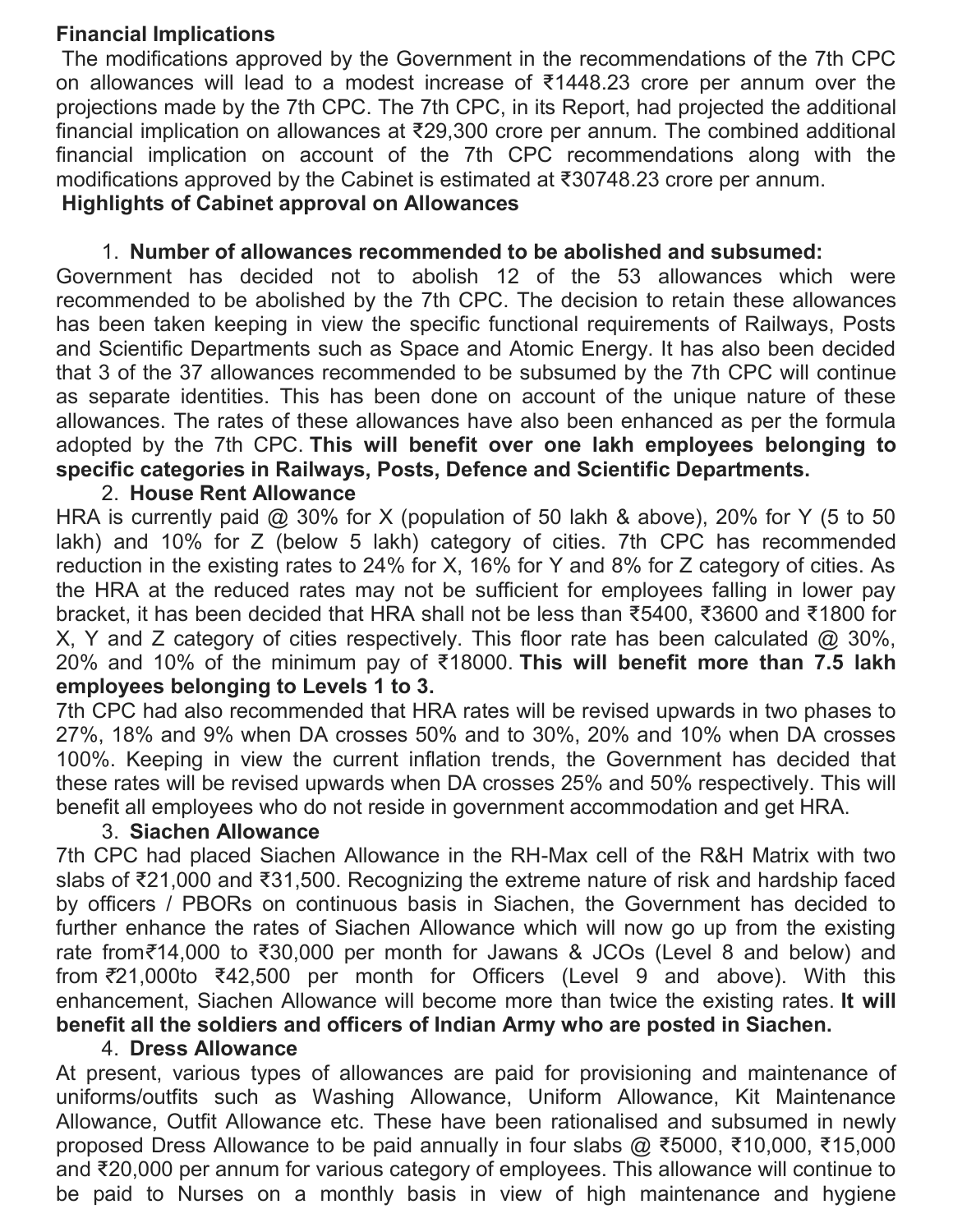requirements. Government has decided to pay higher rate of Dress Allowance to SPG personnel keeping in view the existing rates of Uniform Allowance paid to them (which is higher than the rates recommended by the 7th CPC) as also their specific requirements. The rates for specific clothing for different categories of employees will be governed separately.

# 5. **Tough Location Allowance**

Some allowances based on geographical location such as Special Compensatory (Remote Locality) Allowance (SCRLA), Sunderban Allowance & Tribal Area Allowance have been subsumed in Tough Location Allowance. The areas under TLA have been classified into three categories and the rates will be governed as per different cells of R&H Matrix and will be in the range of ₹1000 – ₹5300 per month. The 7th CPC had recommended that TLA will not be admissible with Special Duty Allowance (SDA) payable in North-East, Ladakh and the Islands. Government has decided that employees will be given the option to avail of the benefit of SCRLA at pre-revised rates along with SDA at revised rates.

6. **Recommendations in respect of some important allowances paid to all employees:**

(i) Rate of **Children Education Allowance (CEA)** has been increased from ₹1500 per month / child (max. 2) to ₹2250 per month / child (max.2). Hostel Subsidy will also go up from ₹4500 per month to ₹6750 per month.

(ii) Existing rates of **Special Allowance for Child Care for Women with Disabilities** has been doubled from ₹1500 per month to ₹3000 per month.

(iii) **Higher Qualification Incentive for Civilians** has been increased from ₹2000 – ₹10000 (Grant) to ₹10000 – ₹30000 (Grant).

- 7. **Recommendations in respect of some important allowances paid to Uniformed Services: Defence, CAPFs, Police, Indian Coast Guard and Security Agencies**
- 1. The 7th CPC has recommended abolition of**Ration Money Allowance** (RMA) and free ration to Defence officers posted in peace areas. It has been decided that Ration Money Allowance will continue to be paid to them and directly credited to their account. It will benefit 43000 Defence officers.
- 1. **Technical Allowance (Tier – I & II)** are paid to Defence officers belonging to technical branches @₹3000 per month and ₹4500 per month. 7th CPC has recommended that Technical Allowance (Tier – II) be merged with Higher Qualification Incentive for Defence personnel. In view of the specific requirements of Defence Forces for the Defence personnel to keep pace with changing Defence requirements and technologies, the Government has decided not to discontinue Technical Allowance. The list of courses for these allowances will be reviewed to remain in sync with the latest technical advancements in Defence.

iii. The facility of one additional free railway warrant **(Leave Travel Concession)** presently granted to personnel of Defence Forces serving in field/high altitude/CI Ops shall also be extended to all personnels of CAPFs and the Indian Coast Guard.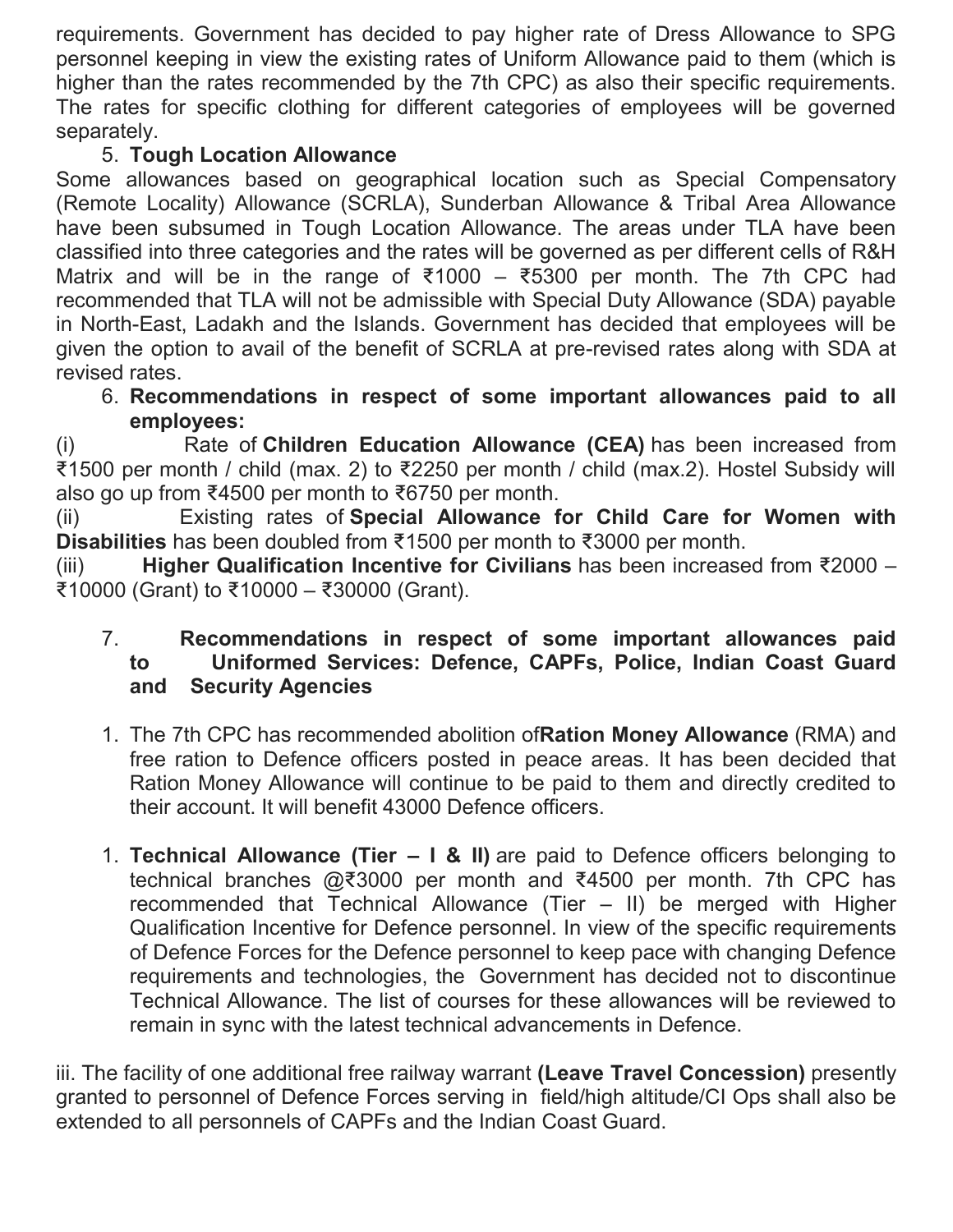- 1. Rates of **High Altitude Allowance** granted to Defence Forces and CAPF personnel will be governed by the R&H Matrix. The rates will go up from ₹810 – ₹16800 per month to ₹2700 – ₹25000 per month.
- 1. **Field Area Allowances** are granted to Indian Army, Air Force & CAPF personnel. The rates of Field Area Allowances (Modified Field, Field & Highly Active) will be governed by the R&H Matrix. The rates will go up from ₹1200 – ₹12600 per month to ₹6000 – ₹16900 per month. Classification of field areas for this allowance will be done by Ministry of Defence for Defence personnel and by Ministry of Home Affairs for CAPFs.
- 1. The rates of **Counter Insurgency Ops (CI Ops) Allowance**, granted to Defence and CAPFs while deployed in counter – insurgency operations will be governed by the R&H Matrix. The rates will go up from ₹3000 – ₹11700 per month to ₹6000 – ₹16900 per month.

vii. Rates of **MARCOS and Chariot Allowance** granted to marine commandos of Indian Navy will be governed by the R&H Matrix. The rates will go up from ₹10500 – ₹15750 per month to ₹17300 – ₹25000 per month.

viii. Rates of **Sea Going Allowance** granted to personnel of Indian Navy will be governed by the R&H Matrix. **The twelve hour conditionality for determining the eligibility of Sea Going Allowance has been reduced to four hours**. The rates will go up from ₹3000 – ₹7800 per month to ₹6000 – ₹10500 per month.

- 1. Rates of **Commando Battalion for Resolute Action (COBRA) Allowance** granted to CRPF personnel deployed in Naxal hit areas will be governed by the R&H Matrix. The rates will go up from ₹8400 – ₹16800 per month to ₹17300 – ₹25000 per month.
- 1. Rates of **Flying Allowance** granted to flying branch and technical officers of Defence Forces will be governed by the R&H Matrix. The rates will go up from ₹10500 – ₹15750 per month to ₹17300 – ₹25000 per month. It has been extended mutatis mutandis to BSF Air Wing also.
- 1. Rates of **Higher Qualification Incentive for Defence Personnel** have been increased from ₹9000 – ₹30000 (Grant) to ₹10000 – ₹30000 (Grant).

xii. **Aeronautical Allowance**, presently paid to personnel of Indian Navy, has been extended to Indian Coast Guard. The rate of this allowance has been increased from ₹300 per month to ₹450 per month.

xiii. Rates of **Test Pilot and Flight Test Engineer Allowance** will be governed by the R&H Matrix. The rates will go up from ₹1500 / ₹3000 per month to ₹4100 / ₹5300 per month.

xiv. Rates of **Territorial Army Allowance** have been increased from ₹175 – ₹450 per month to ₹1000 – ₹2000 per month.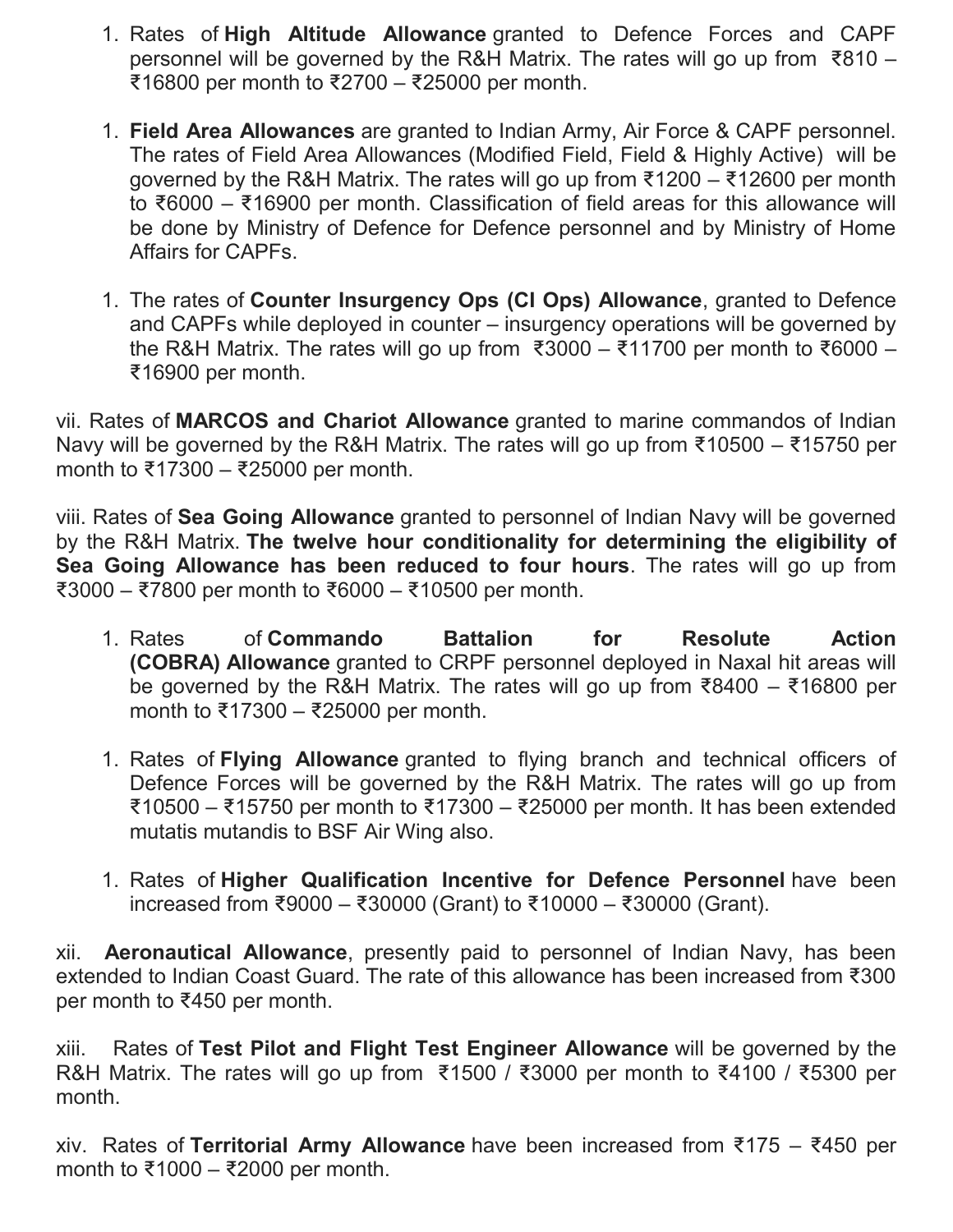1. Ceilings of **Deputation (Duty) Allowance for Defence Personnel** have been increased from ₹2000 – ₹4500 per month to ₹4500 – ₹9000 per month.

xvi. Rates of **Detachment Allowance** have been increased ₹165 – ₹780 per dayto ₹405 – ₹1170 per day.

xvii. Rates of **Para Jump Instructor Allowance** have been increased from ₹2700/3600 per month to ₹6000 / 10500 per month.

xviii. **Special Incident / Investigation / Security Allowance** has been rationalized. Rates for Special Protection Group (SPG) have been revised to 55% and 27.5% of Basic Pay for operational and non – operational duties respectively.

- 8. **Recommendations in respect of some important allowances paid to Indian Railways**
- 1. Rates of **Additional Allowance** have been increased from ₹500 / 1000 per month to ₹1125 / 2250 per month. This has also been extended to Loco Pilot Goods and Senior Passenger Guards also @₹750 per month.
- 1. In view of strenuous nature of the job, new Allowance namely **Special Train Controller's Allowance** @5000 per month for Train Controllers of Railways has been introduced.
- 9. **Recommendations in respect of some important allowances paid to Nurses & Ministerial Staffs of Hospital**
- 1. Existing rate of **Nursing Allowance** has been increased from ₹4800 per month to ₹7200per month.
- 1. Rate of **Operation Theatre Allowance** has been increased from ₹360 per month to ₹540 per month.

iii. Rates of **Hospital Patient Care Allowance / Patient Care Allowance** have been increased from ₹2070 – ₹2100 per month to ₹4100 – ₹5300 per month. 7<sup>th</sup> CPC recommendations modified to the extent that it will be granted to Ministerial staff also.

## 10. **Recommendations in respect of some important allowances paid to Pensioners**

Rate of **Fixed Medical Allowance (FMA)** for Pensioners has been increased from ₹500 per month to ₹1000 per month. This will benefit more than 5 lakh central government pensioners not availing CGHS facilities.

1. The rate of **Constant Attendance Allowance** granted on 100% disablement has been increased from ₹4500 per month to ₹6750 per month.

# 11. **Allowances to Scientific Departments**

1. The recommendations of 7th CPC to abolish **Launch Campaign Allowance** and **Space Technology Allowance**has not been accepted. In order to